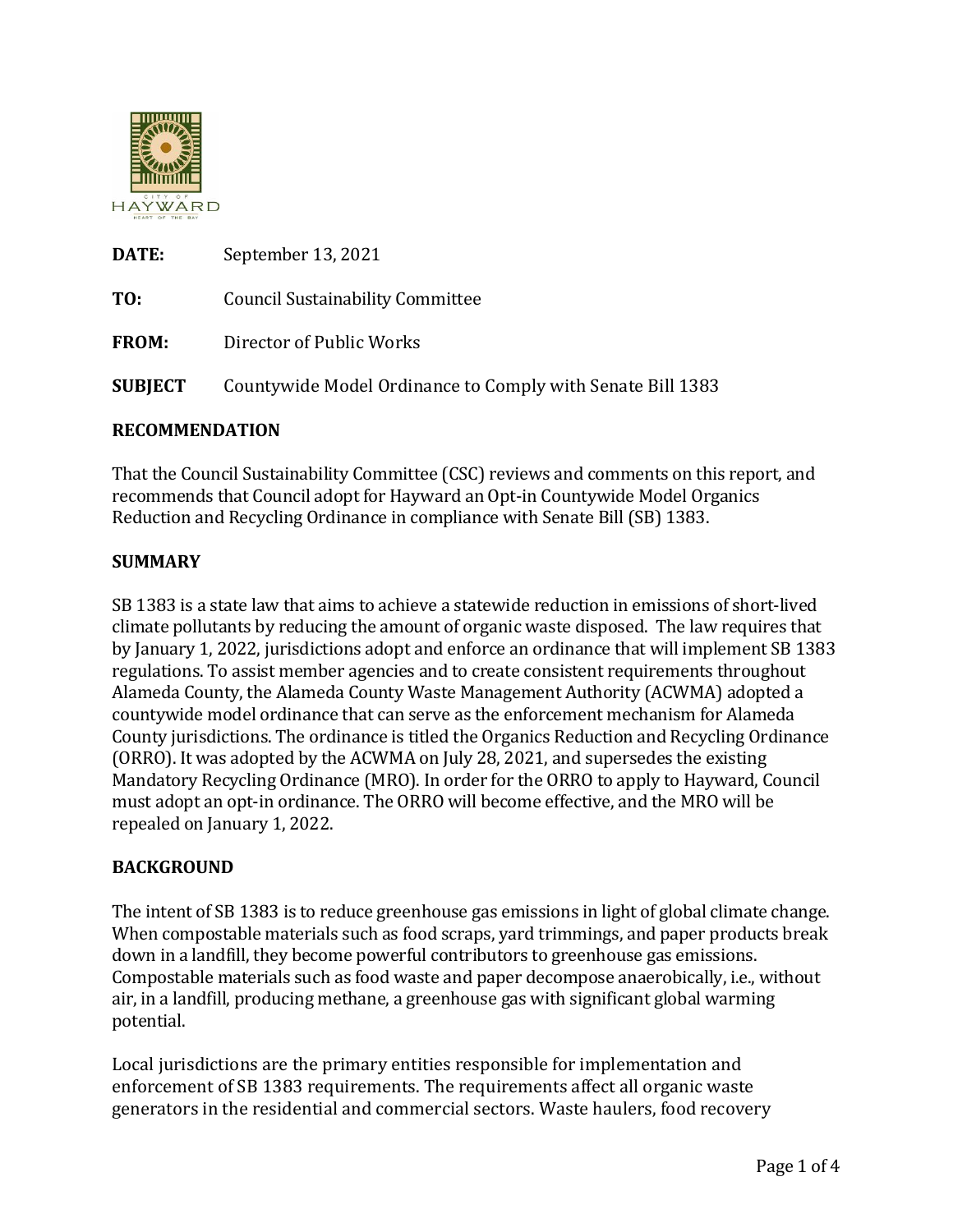organizations, and procurement partners also have significant roles to play to advance compliance.

SB 1383 regulations require cities, counties, and special districts providing solid waste collection services to adopt and enforce an ordinance to implement relevant provisions of the SB 1383 regulations. In response to this mandate, the ACWMA's member agencies requested that it adopt a countywide ordinance in order to establish a uniform and comprehensive countywide system to adhere to regulations required by the SB 1383, including the regulation of organic waste collection services, generators of organic waste, waste haulers, and generators and processors of edible food, together with enforcement mechanisms and administrative civil penalties for violations of local regulations.

In January of 2012, ACWMA enacted the MRO as Ordinance 2012-01 requiring businesses, institutions, and multi-family properties with five or more units to sort their recyclables from their trash. Hayward adopted the ordinance in January of 2012. On January 1, 2022, the ORRO will become effective and repeal the MRO.

On July 8, 2019<sup>1</sup> staff presented a report on SB 1383 to the CSC that highlighted the major elements of the law and sought feedback the CSC. Major elements of the law include diverting 75% of organics statewide from landfill and recovering 20% of edible food for human consumption by 2025; requiring the color of collection containers be standardized throughout the state with gray for trash, blue for recycling and green for organics; and requiring jurisdictions establish an ordinance to enforce the law. SB 1383 also establishes procurement requirements for recovered organic waste products and recycled content paper products. At the July 8, 2019, meeting, the CSC expressed concern about the requirements for standardizing cart color schemes across the state because of the potential for waste caused by disposing of functional carts because they are not the correct color.

On May 10, 2021<sup>2</sup>, staff presented an informational report to the CSC that provided an overview of the countywide model ORRO as well as a draft of the ordinance. On July 28, 2021, the ACWMA adopted the ORRO as Ordinance 2021-01 (Attachment II). It will become effective and repeal the MRO on January 1, 2022. In order for the ORRO to apply in Hayward, Council must adopt an Opt-In ordinance (Attachment III) adopting the ORRO.

## **DISCUSSION**

SB 1383 requires extensive efforts by jurisdictions to reduce the amount of organics sent to landfill and increase recycling. The ORRO aims to help member agencies with SB 1383 compliance and create a consistent set of requirements across the County. To ensure compliance with CalRecycle regulations, the ACWMA primarily based the ORRO on a Model Enforcement Ordinance provided by CalRecycle. The prescriptive nature of SB 1383 regulations leaves little flexibility in the ordinance's content.

 $\overline{a}$ <sup>1</sup> <https://hayward.legistar.com/LegislationDetail.aspx?ID=4056382&GUID=2F021C31-1392-42D1-B7A6-A2718C8B416D>

<sup>2</sup> [https://hayward.legistar.com/LegislationDetail.aspx?ID=4938513&GUID=ED0F4964-0887-475A-8487-](https://hayward.legistar.com/LegislationDetail.aspx?ID=4938513&GUID=ED0F4964-0887-475A-8487-FE30C14CCB44&Options=&Search=)

[FE30C14CCB44&Options=&Search=](https://hayward.legistar.com/LegislationDetail.aspx?ID=4938513&GUID=ED0F4964-0887-475A-8487-FE30C14CCB44&Options=&Search=)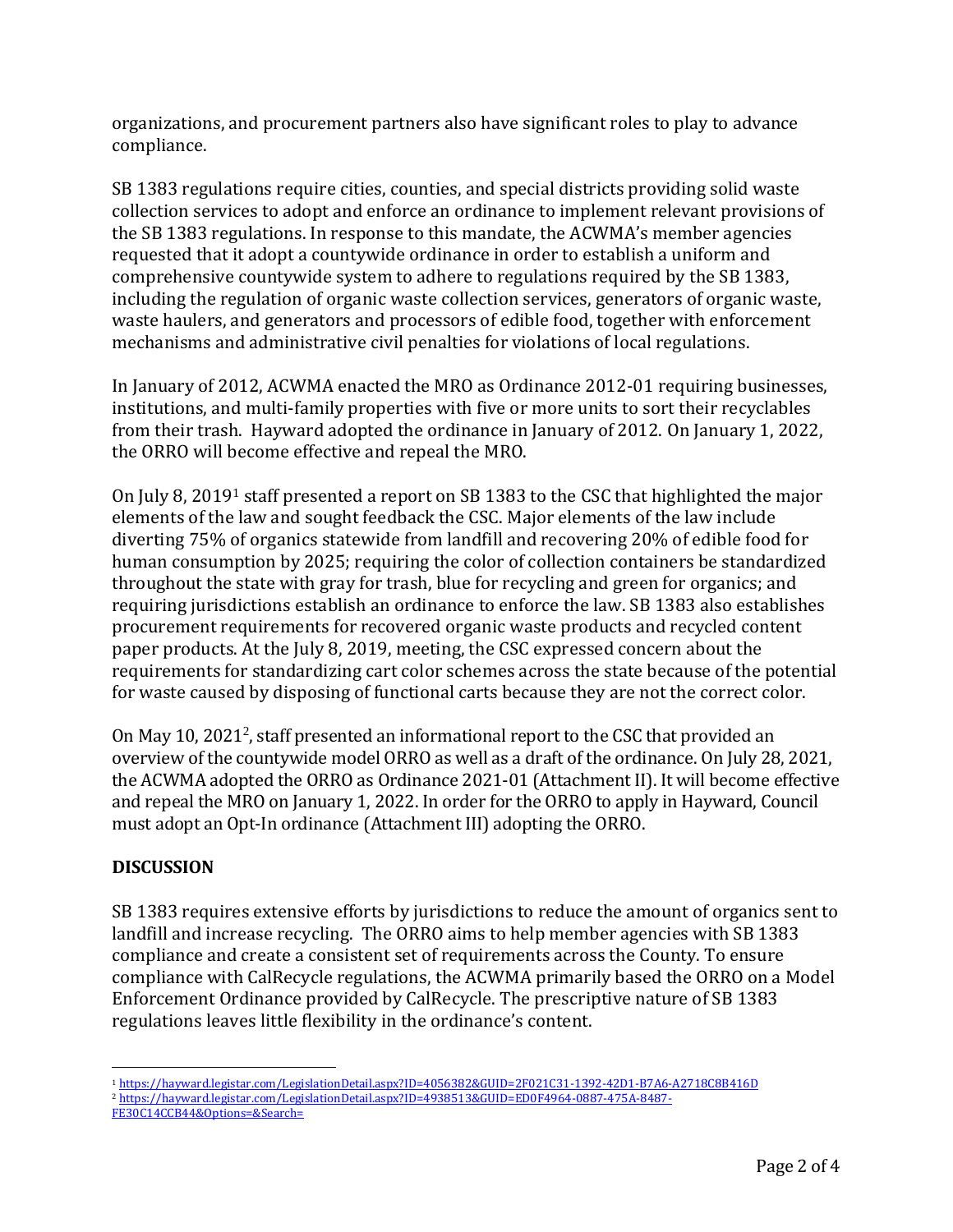ACWMA has provided a draft Opt-In Ordinance template that can be customized for adoption to designate the ORRO as Hayward's required enforcement mechanism for SB 1383 regulations. The Opt-In Ordinance template is attached to this report as Attachment III.

If Hayward does not adopt the ORRO, Hayward would need to draft, enact and enforce its own ordinance to comply with CalRecycle regulations. Hayward would also risk not having requirements that align with other jurisdictions in the County.

The ACWMA and the City are following the schedule listed below to adopt the Countywide SB 1383 Ordinance by CalRecycle's deadline:

- April 29, 2021 Technical Advisory Committee (TAC) review draft Ordinance
- May 5, 2021 City Managers meeting overview presentation
- May 6, 2021 Regular TAC meeting Review of Ordinance
- May 10, 2021 Review of draft Ordinance by CSC
- May 14, 2021 Deadline for comment on draft Ordinance and Opt-in Ordinance
- May 26, 2021 Informational item on the Ordinance at WMA Board meeting
- June 23, 2021 1st reading at WMA Board meeting
- July 28, 2021 2nd reading and adoption at WMA Board meeting
- September 2021 Review by and recommendation from CSC
- October 26, 2021 1st reading by Council
- November 2021 2nd reading and adoption by Council
- December 2, 2021 Deadline for Jurisdictions to adopt Opt-in Ordinance to meet CalRecycle January 1, 2022 deadline

## **FISCAL/ECONOMIC IMPACTS**

The requirements of SB 1383 will have fiscal impacts to the City, such as procurement of compost and compliance with reporting requirements, but the magnitude of those impacts are unknown at this time. However, the adoption of the Opt-in Ordinance to enact the Countywide SB 1383 Ordinance will not have direct fiscal impacts.

The requirements of SB 1383 will have economic impacts to residents and businesses of Hayward, such as mandatory organics service and increased time spent sorting materials. However, the adoption of the Opt-in Ordinance to enact the Countywide SB 1383 Ordinance will not have direct economic impacts.

## **STRATEGIC ROADMAP**

SB 1383 does not directly relate to one of Council's six Strategic Priorities.

## **SUSTAINABILITY FEATURES**